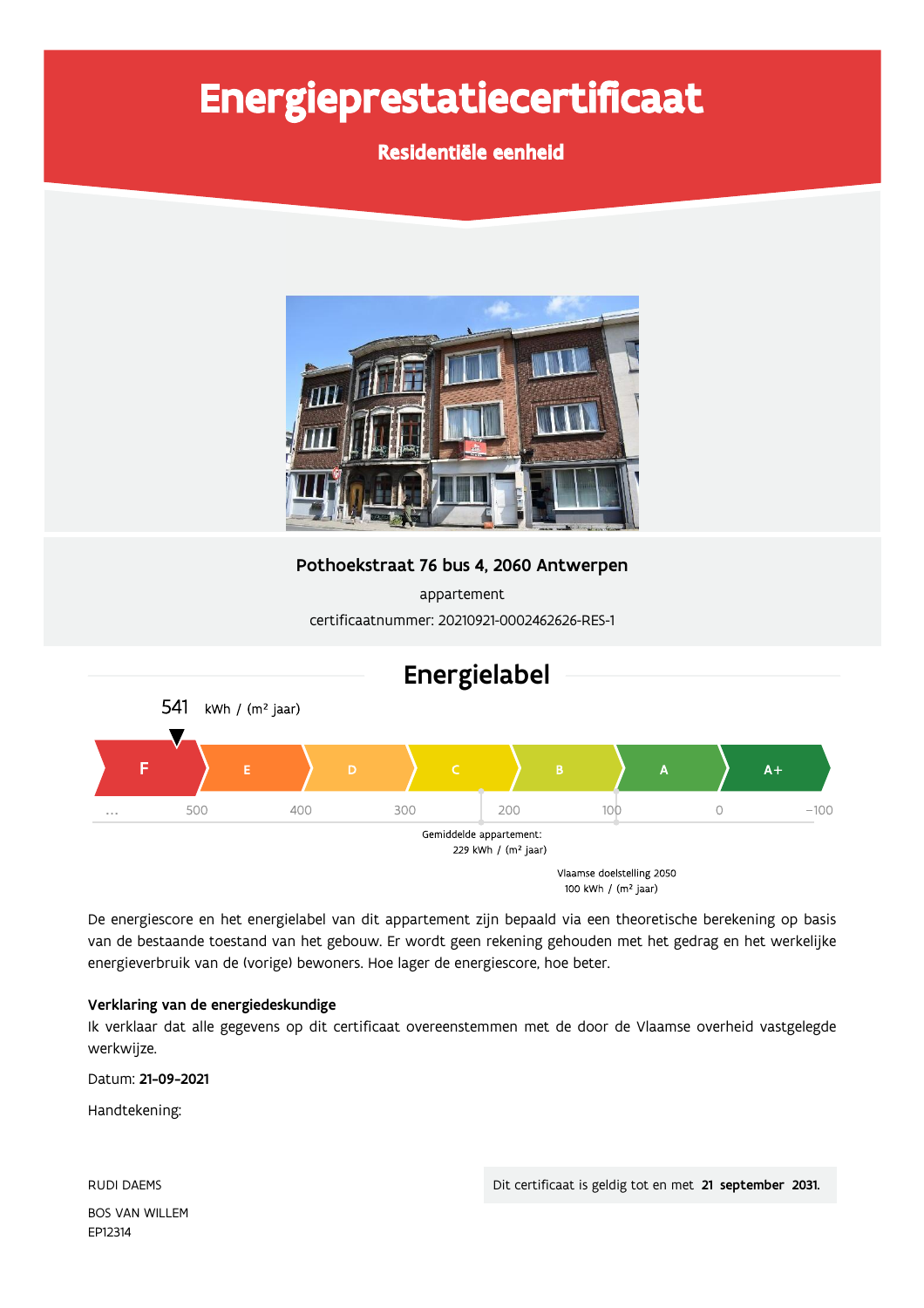## Huidige staat van het appartement

Om met uw appartement te voldoen aan de energiedoelstelling, zijn er twee mogelijke pistes:

**OF** 

#### $(1)$ Inzetten op isolatie en verwarming

U isoleert elk deel van uw appartement tot doelstelling voorziet de én  $\mathsf{u}$ een energie-efficiënte verwarmingsinstallatie (warmtepomp, condenserende ketel. (micro-)WKK. efficiënt warmtenet  $\bigcap_{ }$ decentrale toestellen met een totaal maximaal vermogen van 15 W/m<sup>2</sup>).

#### $2^{\circ}$ Energielabel van het appartement

U behaalt een energielabel A voor  $\overline{U}$ appartement(= energiescore van maximaal 100 kWh/(m<sup>2</sup> jaar)). U kiest op welke manier u dat doet: isoleren, efficiënt verwarmen, efficiënt ventileren, zonne-energie, hernieuwbare energie ...



Sanitair warm water

Aanwezig

Koeling en zomercomfort Kans op oververhitting

Buitenzonwering aanwezig

Ventilatie Geen systeem aanwezig





Zonne-energie

Geen zonneboiler of zonnepanelen aanwezig

De U-waarde beschrijft de isolatiewaarde van daken, muren, vloeren, vensters ... Hoe lager de U-waarde, hoe beter het constructiedeel isoleert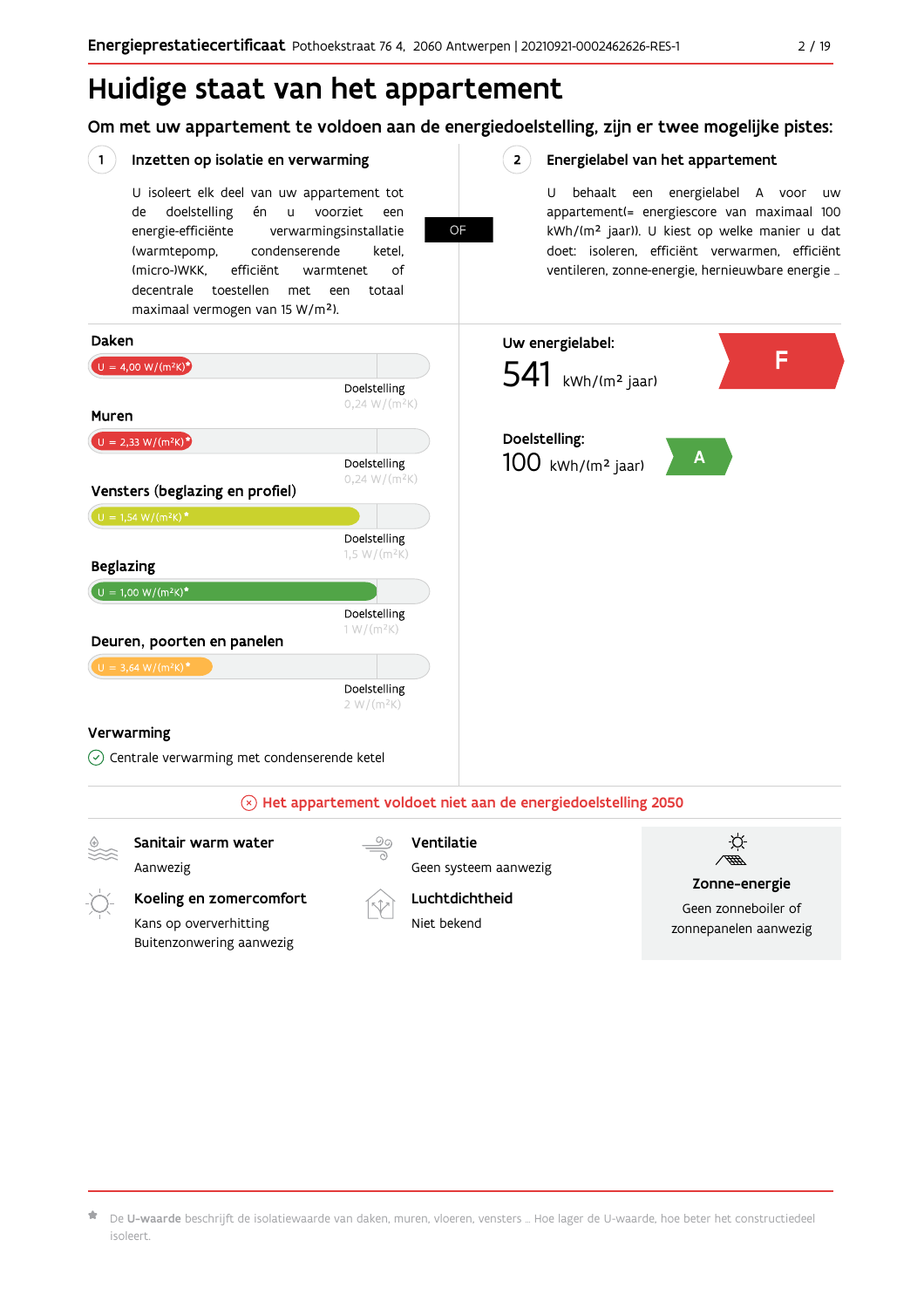## Overzicht aanbevelingen

In deze tabel vindt u aanbevelingen om uw appartement energiezuiniger te maken. De aanbevelingen zijn gebaseerd op piste 1. Kunt u ze niet allemaal uitvoeren, dan helpen ze u ook om via piste 2 de doelstelling te halen. Vraag advies aan een specialist voordat u met de renovatiewerken start.

De volgorde in deze tabel is automatisch bepaald en is niet noodzakelijk de juiste volgorde om aan de slag te gaan. Het is louter een eerste indicatie op basis van de energieprestatie.

| <b>HUIDIGE SITUATIE</b>                                                                                                                                                           | <b>AANBEVELING</b>                                                                                                                |  |  |  |  |  |  |  |
|-----------------------------------------------------------------------------------------------------------------------------------------------------------------------------------|-----------------------------------------------------------------------------------------------------------------------------------|--|--|--|--|--|--|--|
| Daken<br>70 m <sup>2</sup> van het dak is vermoedelijk niet geïsoleerd.                                                                                                           | Plaats isolatie.                                                                                                                  |  |  |  |  |  |  |  |
| Muren<br>45 m <sup>2</sup> van de muren is vermoedelijk niet geïsoleerd.                                                                                                          | Plaats isolatie.                                                                                                                  |  |  |  |  |  |  |  |
| Deuren, poorten en panelen<br>1,7 $m2$ van de deuren of poorten en 0,2 $m2$ van de<br>panelen zijn onvoldoende geïsoleerd.                                                        | Vervang de deuren, poorten en panelen.                                                                                            |  |  |  |  |  |  |  |
| Zonne-energie<br>Er is geen installatie op zonne-energie aanwezig.                                                                                                                | Onderzoek de mogelijkheid om zonnepanelen of een<br>zonneboiler te plaatsen.                                                      |  |  |  |  |  |  |  |
| <b>Vensters</b><br>$10.7$ m <sup>2</sup> van de vensters heeft beglazing die reeds<br>voldoet aan de energiedoelstelling. De vensters in hun<br>geheel voldoen hier nog niet aan. | Als de vensters in de toekomst aan vervanging toe zijn,<br>zorg dan dat deze in hun geheel voldoen aan de<br>energiedoelstelling. |  |  |  |  |  |  |  |
| • Energetisch helemaal niet in orde • Energetisch niet in orde • Zonne-energie •<br>Energetisch redelijk in orde, maar net niet voldoende voor de doelstelling                    |                                                                                                                                   |  |  |  |  |  |  |  |

### Energielabel na uitvoering van de aanbevelingen

Als u beslist om uw appartement stapsgewijs te renoveren in de hierboven gesuggereerde volgorde, geeft de onderstaande energieschaal een overzicht van waar uw appartement zich na elke stap zal bevinden op de energieschaal. Verandert u de volgorde, dan verandert ook de impact van elke maatregel. Dat kan hier niet weergegeven worden. Bij de plaatsing van een installatie op zonne-energie zal het energielabel nog verder verbeteren.

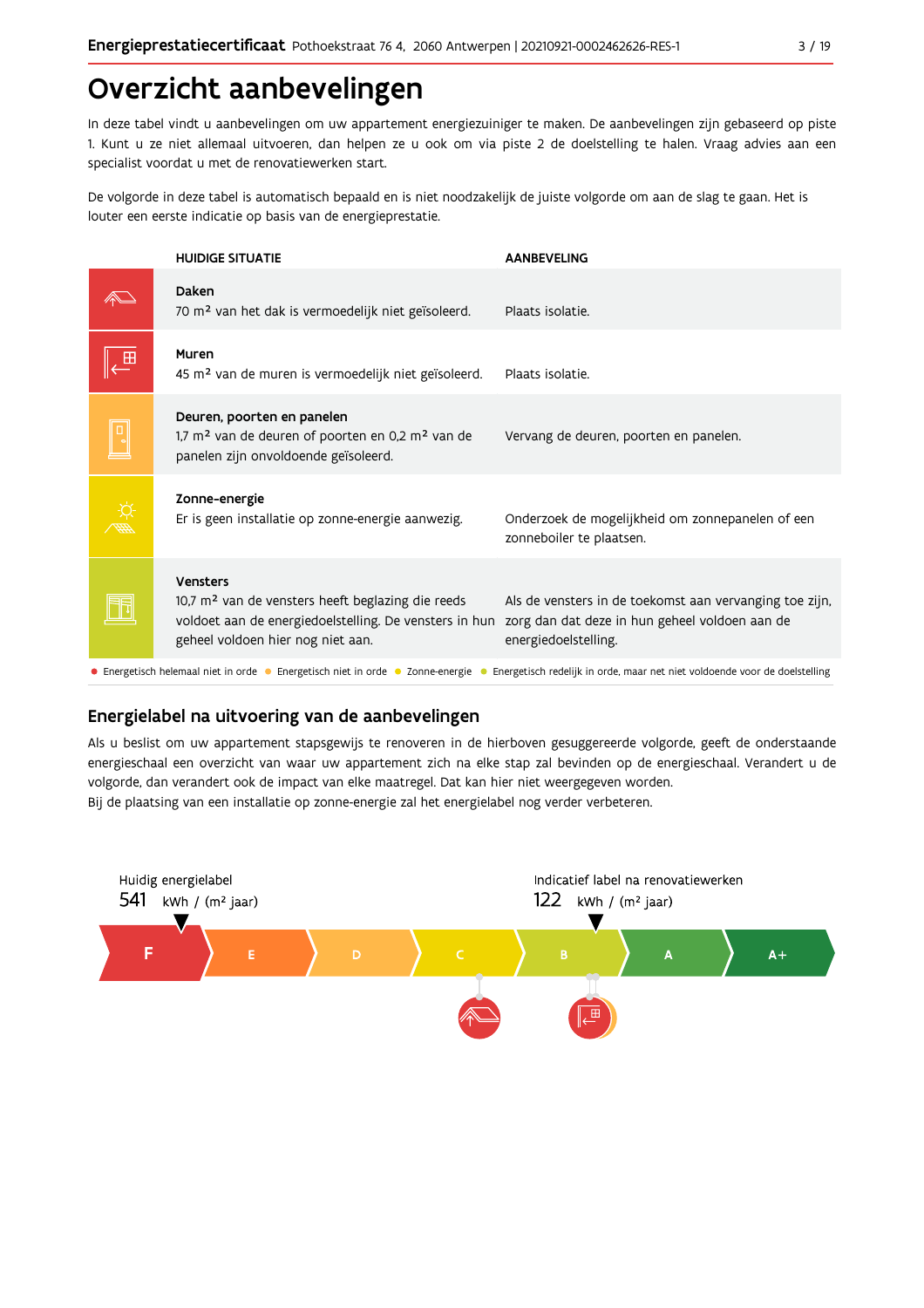### Aandachtspunten

 $\left( \begin{array}{c} 1 \end{array} \right)$ 

Hou rekening met de volgende aspecten als u uw appartement energiezuinig en comfortabeler wilt maken.

Luchtdichtheid: De luchtdichtheid van uw appartement is niet gemeten. Een goede luchtdichtheid is nodig om de warmte niet via spleten en kieren te laten ontsnappen. Let er bij de renovatie op dat de werken luchtdicht uitgevoerd worden. U kunt nadien de luchtdichtheid laten meten om eventueel overblijvende lekken op te sporen en uw energielabel mogelijk nog te verbeteren.

Ventilatie: Uw appartement beschikt mogelijk niet over voldoende ventilatievoorzieningen. Een goede ventilatie is echter noodzakelijk om een gezond binnenklimaat te garanderen. Voorzie bij uw renovatie daarom in een ventilatiesysteem. Om energie te besparen, kunt u het best kiezen voor een systeem met vraagsturing of warmteterugwinning.



Koeling en zomercomfort: Uw appartement heeft kans op oververhitting, ondanks de aanwezige zonwering. Vermijd de plaatsing van een koelinstallatie, want die verbruikt veel energie. Bekijk of andere maatregelen mogelijk zijn om oververhitting tegen te gaan: 's nachts intensief ventileren, bijkomende zonwering ...



Sanitair warm water: Uw appartement beschikt niet over een zonneboiler. Overweeg de plaatsing van een zonneboiler of warmtepompboiler. Daarmee kunt u energie besparen.



#### Renovatie gebouw

Bij een gebouw met meerdere (woon)eenheden zal de energetische renovatie vooral betrekking hebben op de gemeenschappelijke delen, zoals de daken, vloeren, buitenmuren en de collectieve installaties. U moet mogelijks samen met de mede-eigenaars beslissen over de renovatie van de gemeenschappelijke delen. Dergelijke renovatie kadert best in een totaalaanpak.

#### Let op!

De aanbevelingen, aandachtspunten en eventuele prijsindicaties op het energieprestatiecertificaat worden standaard gegenereerd op de wijze die de Vlaamse overheid heeft vastgelegd. Laat u bijstaan door een specialist om op basis van de aanbevelingen en aandachtspunten een concreet renovatieplan op te stellen. De energiedeskundige is niet aansprakelijk voor de eventuele schade die ontstaat bij het uitvoeren van de standaard gegenereerde aanbevelingen of aandachtspunten.

#### Meer informatie?

- Voor meer informatie over het energieprestatiecertificaat, gebruiksgedrag, woningkwaliteit ... kunt u terecht op www.energiesparen.be.
- Meer informatie over uw appartement vindt u op uw persoonlijke woningpas. Surf naar woningpas.vlaanderen.be om uw woningpas te bekijken.
- Meer informatie over beter renoveren vindt u op www.energiesparen.be/ikbenoveer.

#### Gegevens energiedeskundige: **RUDI DAEMS BOS VAN WILLEM**

Kamp C 2 1, 2260 Westerlo EP12314

#### **Premies**

Informatie over energiewinsten, subsidies of andere financiële voordelen vindt u op www.energiesparen.be.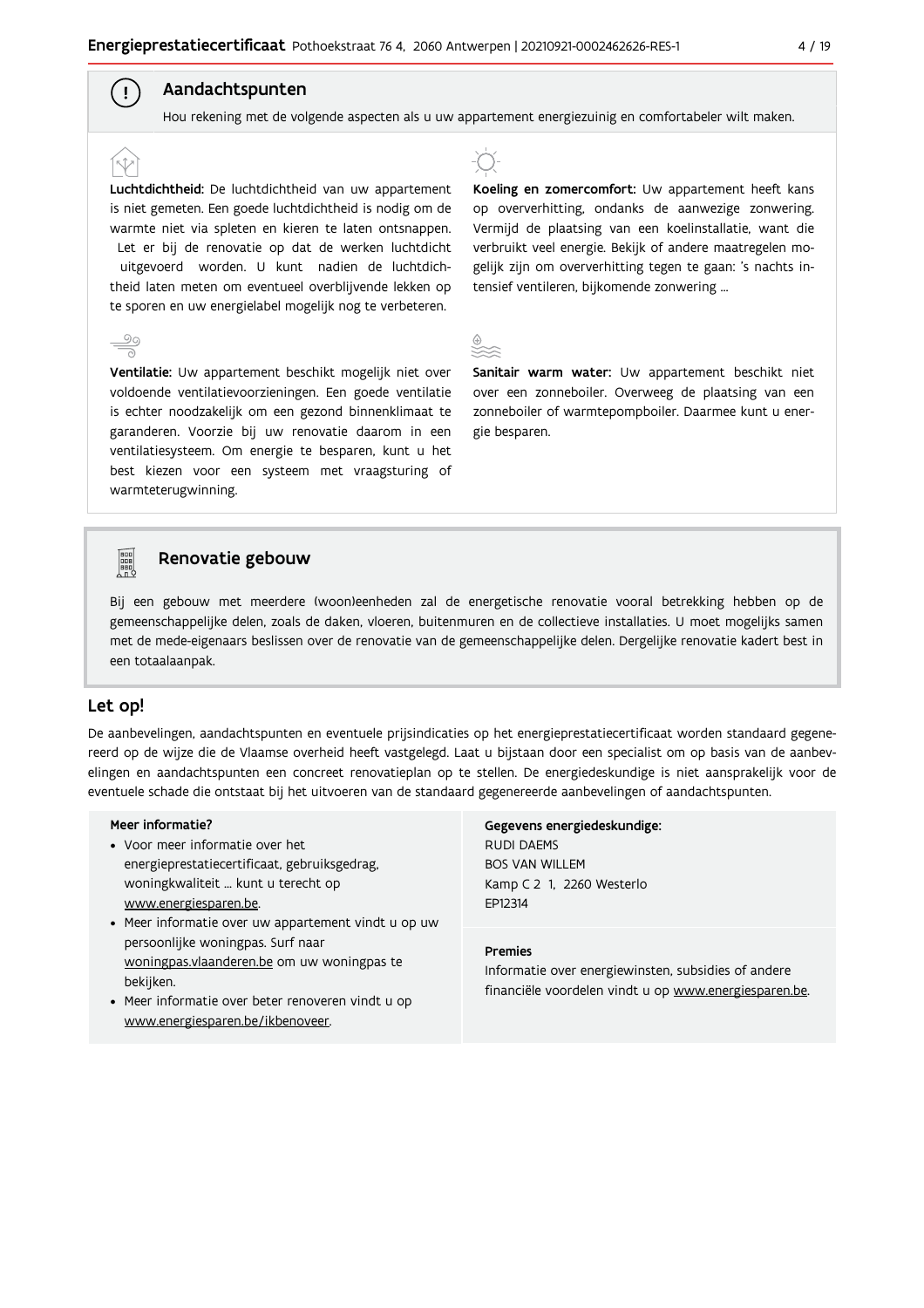## Energieprestatiecertificaat (EPC) in detail

Elk gebouw bestaat uit verschillende onderdelen die met elkaar verbonden zijn. Als u renoveert, kunt u het best al rekening houden met de werken die u later nog gaat uitvoeren.

Dit deel van het energieprestatiecertificaat gaat dieper in op de aanbevelingen van uw appartement. Samen met uw architect of andere vakman kunt u op basis hiervan een renovatieplan opstellen.

#### Inhoudstafel

| Daken                            |    |
|----------------------------------|----|
| Vensters en deuren               | 9  |
| Muren.                           | 12 |
| Vloeren                          | 15 |
| Ruimteverwarming                 | 16 |
| Installaties voor zonne-energie. | 17 |
| Overige installaties             | 19 |
|                                  |    |

#### 10 goede redenen om nu al te BENOveren

BENOveren is BEter reNOveren dan gebruikelijk is, met hogere ambities op het vlak van energieprestaties, goed gepland en met deskundig advies, zodat ook latere renovatiestappen haalbaar blijven (zie ook www.energiesparen.be/ikbenoveer). Een geBENOveerd appartement biedt veel voordelen:

| 1. Een lagere energiefactuur                |
|---------------------------------------------|
| 2. Meer comfort                             |
| 3. Een gezonder binnenklimaat               |
| 4. Esthetische meerwaarde                   |
| 5. Financiële meerwaarde                    |
| 6. Nodig voor ons klimaat                   |
| 7. Uw appartement is klaar voor uw oude dag |
| 8. Minder onderhoud                         |
| 9. Vandaag al haalbaar                      |
| 10. De overheid betaalt mee                 |

#### Renoveren of slopen: let op voor asbest!

Asbest is een schadelijke stof die nog regelmatig aanwezig is in gebouwen. In veel gevallen kunnen asbesttoepassingen op een eenvoudige en vooral veilige manier verwijderd worden. Deze werken en eventuele bijhorende kosten zijn niet inbegrepen in het EPC. Voor meer informatie over (het herkennen van) asbest en asbestverwijdering kunt u terecht op www.ovam.be.

### Hoe wordt het EPC opgemaakt?

De eigenschappen van uw appartement zijn door de energiedeskundige ingevoerd in software die door de Vlaamse overheid is opgelegd. De energiedeskundige mag zich alleen baseren op zijn vaststellingen tijdens het plaatsbezoek en op bewijsstukken die voldoen aan de voorwaarden die de Vlaamse overheid heeft opgelegd. Op basis van de invoergegevens berekent de software het energielabel en genereert automatisch aanbevelingen en eventueel ook prijsindicaties. Bij onbekende invoergegevens gaat de software uit van veronderstellingen, onder meer op basis van het (ver)bouw- of fabricagejaar. Om zeker te zijn van de werkelijke samenstelling van uw muur, dak of vloer kunt u ervoor kiezen om verder (destructief) onderzoek uit te voeren (losschroeven stopcontact, gaatje boren in een voeg, binnenafwerking tijdelijk verwijderen ...).

Voor meer informatie over de werkwijze, de bewijsstukken en de voorwaarden kunt u terecht op www.energiesparen.be.

#### Slopen?

Voor oudere appartementen of appartementen in slechte staat, is het soms interessant om het gebouw te slopen en opnieuw te beginnen. Als u sloop overweegt, kunt u voor meer informatie terecht op www.energiesparen.be.

#### **Energiedoelstelling 2050**

De energiedoelstelling van de Vlaamse Regering is om tegen 2050 alle woningen en appartementen in Vlaanderen minstens even energiezuinig te maken als een energetisch performante nieuwbouwwoning van 2017.

Ten tijde van de opmaak van dit EPC is het nog niet verplicht om aan die energiedoelstelling te voldoen. Denk echter vooruit! Hou nu al zo veel mogelijk rekening met die energiedoelstelling en streef zelfs naar beter.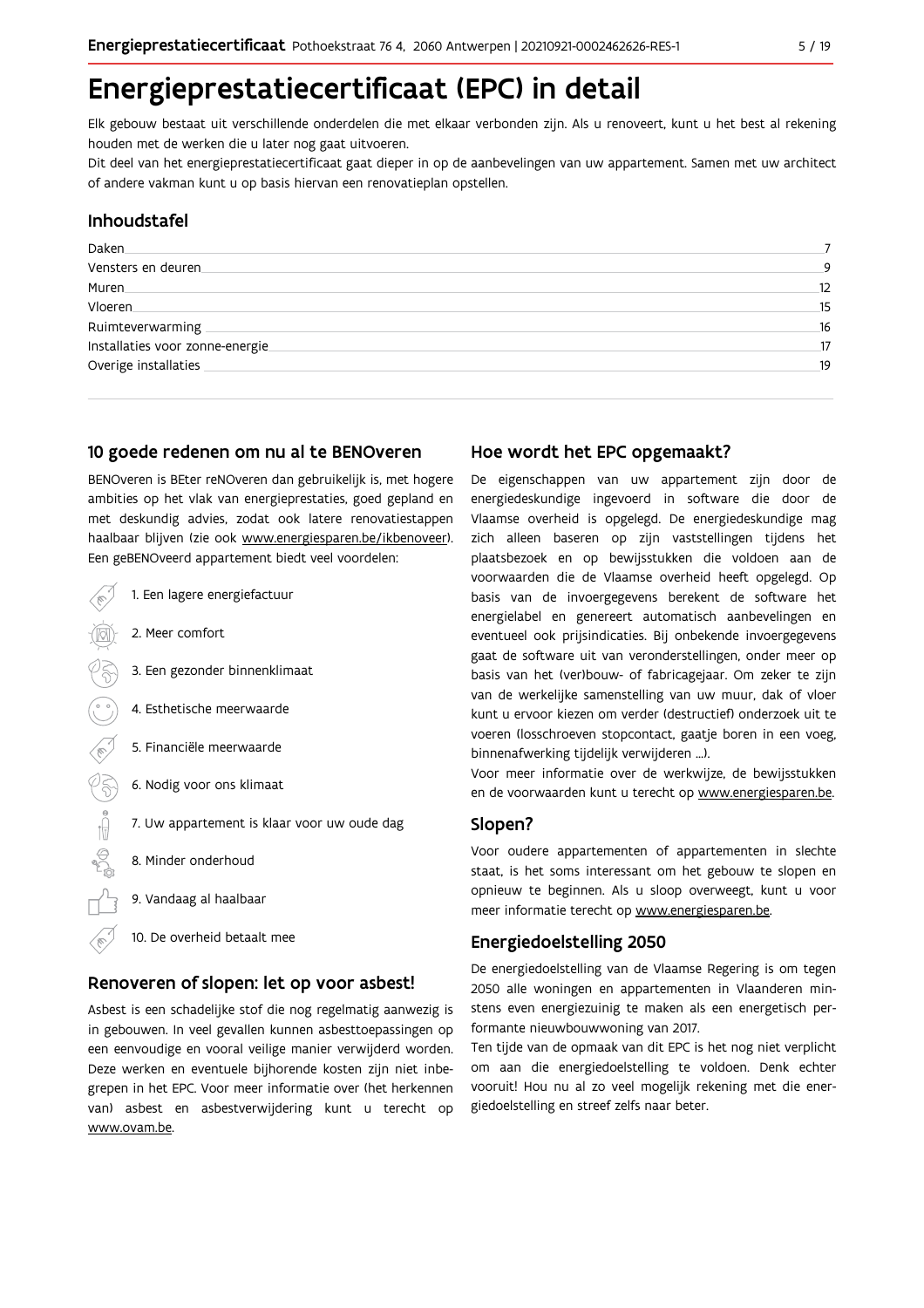### Algemene gegevens

| Gebouw id / Gebouweenheid id                                | 15979542 / 15981005       |
|-------------------------------------------------------------|---------------------------|
| Datum plaatsbezoek                                          | 11/08/2021                |
| Referentiejaar bouw                                         | Onbekend                  |
| Beschermd volume (m <sup>3</sup> )                          | 237                       |
| Ruimten niet opgenomen in het beschermd volume              | Geen                      |
| Bruikbare vloeroppervlakte (m <sup>2</sup> )                | 70                        |
| Verliesoppervlakte (m <sup>2</sup> )                        | 127                       |
| Infiltratiedebiet $(m^3/(m^2h))$                            | Onbekend                  |
| Thermische massa                                            | Half zwaar/matig zwaar    |
| Open haard(en) voor hout aanwezig                           | Neen                      |
| Niet-residentiële bestemming                                | Geen                      |
| Ligging van de eenheid in het gebouw                        | Appartement 2e verdieping |
| Berekende energiescore (kWh/(m <sup>2</sup> jaar))          | 541                       |
| Karakteristiek jaarlijks primair energieverbruik (kWh/jaar) | 37.665                    |
| CO <sub>2</sub> -emissie (kg/jaar)                          | 7.565                     |
| Indicatief S-peil                                           | 177                       |
| Gemiddelde U-waarde gebouwschil (W/(m <sup>2</sup> K))      | 3,20                      |
| Gemiddeld installatierendement verwarming (%)               | 82                        |

### Verklarende woordenlijst

| beschermd volume                                    | Het volume van alle ruimten die men wenst te beschermen tegen warmteverlies naar<br>buiten, de grond en aangrenzende onverwarmde ruimten.                                                                                                                                      |
|-----------------------------------------------------|--------------------------------------------------------------------------------------------------------------------------------------------------------------------------------------------------------------------------------------------------------------------------------|
| bruikbare vloeroppervlakte                          | De vloeroppervlakte binnen het beschermd volume die beloopbaar en toegankelijk is.                                                                                                                                                                                             |
| U-waarde                                            | De U-waarde beschrijft de isolatiewaarde van daken, muren, vensters  Hoe lager de<br>U-waarde, hoe beter de constructie isoleert.                                                                                                                                              |
| R-waarde                                            | De warmteweerstand van een materiaallaag. Hoe groter de R-waarde, hoe beter de<br>materiaallaag isoleert.                                                                                                                                                                      |
| lambdawaarde                                        | De warmtegeleidbaarheid van een materiaal. Hoe lager de lambdawaarde, hoe beter<br>het materiaal isoleert.                                                                                                                                                                     |
| karakteristiek jaarlijks primair<br>energieverbruik | De berekende hoeveelheid primaire energie die gedurende één jaar nodig is voor de<br>verwarming, de aanmaak van sanitair warm water, de ventilatie en de koeling van een<br>appartement. Eventuele bijdragen van zonneboilers en zonnepanelen worden in<br>mindering gebracht. |
| berekende energiescore                              | Een maat voor de totale energieprestatie van een appartement. De berekende<br>energiescore is gelijk aan het karakteristiek jaarlijks primair energieverbuik, gedeeld<br>door de bruikbare vloeroppervlakte.                                                                   |
| S-peil                                              | Een maat voor de energieprestatie van de gebouwschil van een appartement. Het<br>S-peil houdt rekening met de isolatie, de luchtdichtheid, de oriëntatie, de<br>zonnewinsten en de vormefficiëntie. Hoe lager het S-peil, hoe energie-efficiënter de<br>gebouwschil.           |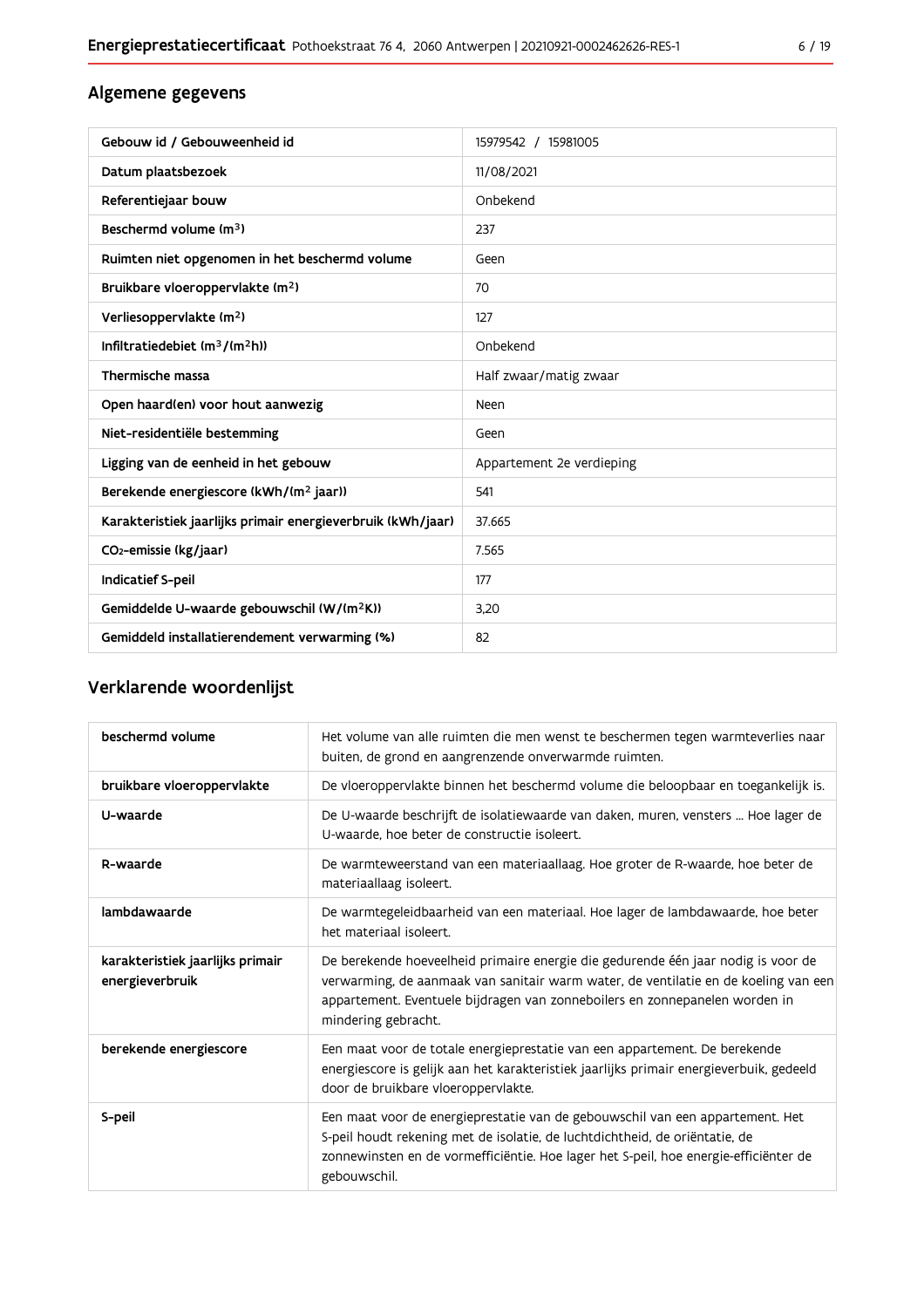### Daken



#### Plat dak

70 m<sup>2</sup> van het platte dak is vermoedelijk niet Plaats isolatie boven op het platte dak. geïsoleerd.

Bij de renovatie van uw dak kunt u het best streven naar een U-waarde van maximaal 0,24 W/(m<sup>2</sup>K). Dat komt overeen met een isolatielaag van ongeveer 14 cm minerale wol of XPS ( $\lambda_a$  = 0,035 W/(m.K)) of 12 cm PUR ( $\lambda_a$  = 0,027 W/(m.K)). Als u de isolatie van uw platte of hellende dak tussen een houten dakstructuur plaatst, moet u de isolatiedikte verhogen tot minstens 22 cm minerale wol.

Hoogstwaarschijnlijk renoveert u uw daklen) maar één keer grondig. Isoleer daarom meteen maximaal. De energiedoelstelling van 0,24 W/(m<sup>2</sup>K) vormt de basis, maar u kunt altijd streven naar beter.

### Denk vooruit!

- · Isoleert u eerst uw dak en dan uw muren? Verleng dan nu al de dakoversteken zodat de buitenmuurisolatie luchtdicht en zonder koudebrug op de dakisolatie kan aansluiten. Plaats ook de regenwaterafvoer zodanig dat er nog plaats genoeg is om buitenmuurisolatie te plaatsen.
- · Wordt het platte dak een stuk dikker door de isolatie? Hou er dan rekening mee dat u ook de dakgoten, brandmuurtjes, dakranden, gevels ... moet verhogen.
- · Bent u van plan een ventilatiesysteem, zonneboiler of zonnepanelen te plaatsen? Hou dan nu al rekening met de nodige leidingdoorvoeren of dakverstevigingen.
- · Denk bij de renovatie van uw dak aan functies die u later nog wilt toevoegen (bijvoorbeeld een zolderkamer wordt bureau) en zorg nu al voor voldoende daglicht door bijvoorbeeld dakvlakvensters te integreren in uw dak.

#### Een plat dak isoleren

Bij de isolatie van een plat dak kunt u het best kiezen voor een warm dak. Als het platte dak nog in goede staat is, wordt boven op de bestaande dakconstructie een nieuwe laag met dampscherm, isolatie en dakbedekking aangebracht. Als het dak al geïsoleerd is, moet vooraf bekeken worden hoeveel isolatie u nog kunt bijplaatsen. Vraag daarvoor raad aan een specialist.

Een groendak is een mooie en tegelijk ecologische oplossing. Laat een specialist vooraf onderzoeken of u van het platte dak een groendak kunt maken.



### Pas op!

- · Zorg steeds dat de isolatie wind- en luchtdicht geplaatst wordt. Anders gaat een groot deel van het isolatie-effect teniet.
- · Het extra gewicht op de bestaande constructie van het dak heeft mogelijk een impact op de draagkracht en stabiliteit van het dak, de gevels en de fundering.
- · Door het isoleren van het dak gaat de luchtdichtheid van uw appartement er op vooruit en kan de luchtverversing niet meer gebeuren via spleten en kieren. Voorzie dus een ventilatiesysteem om uw appartement te ventileren. Dat is niet enkel essentieel om vochtproblemen te vermijden, maar ook voor uw gezondheid en uw comfort.

Laat u bijstaan door een architect, aannemer of vakman voor deskundig advies en een goede uitvoering van de werken.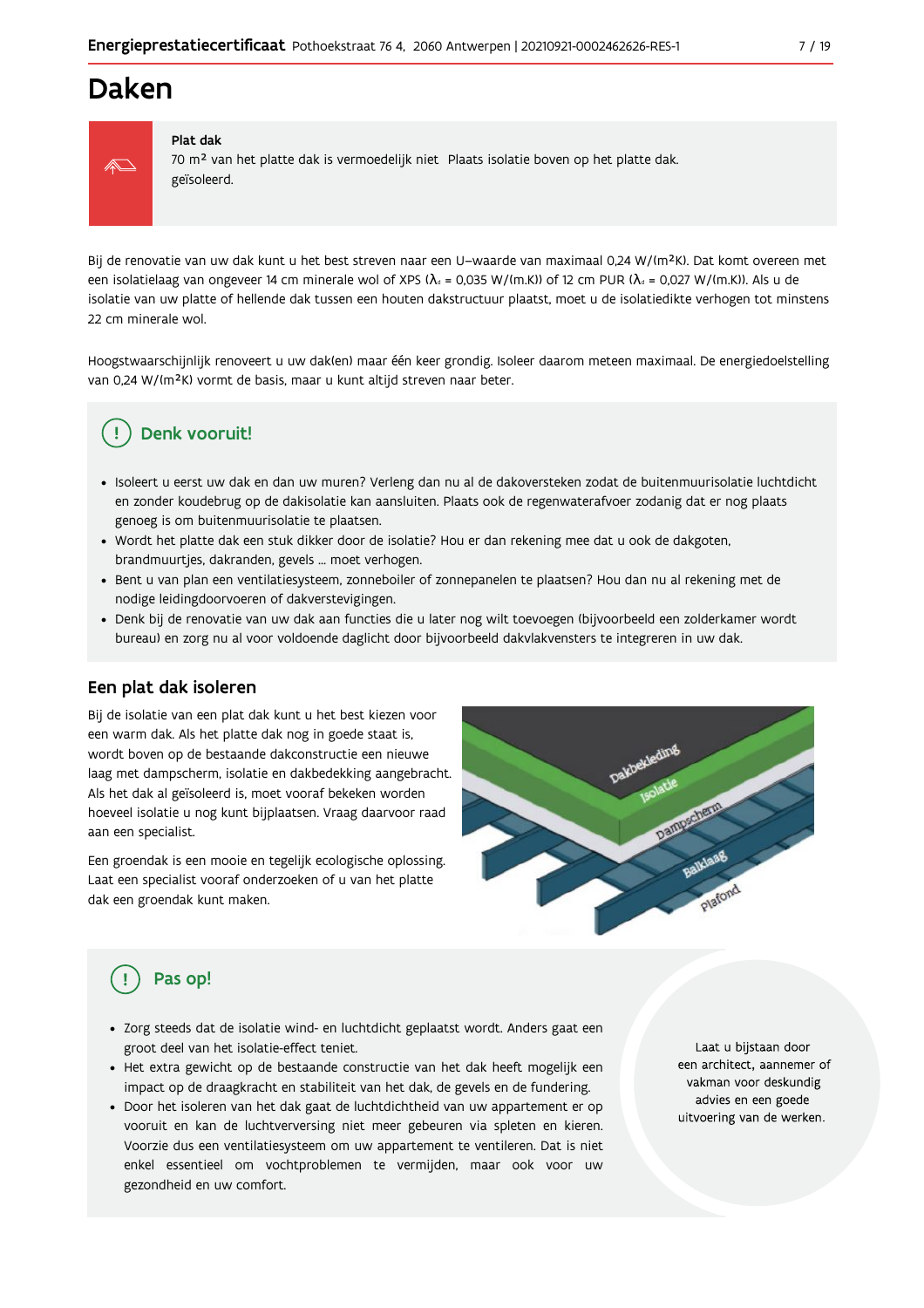#### Technische fiche daken

De energiedeskundige heeft de onderstaande gegevens ingevoerd. Bezorg die gegevens aan uw vakman.



#### Legende

a dak niet in riet of cellenbeton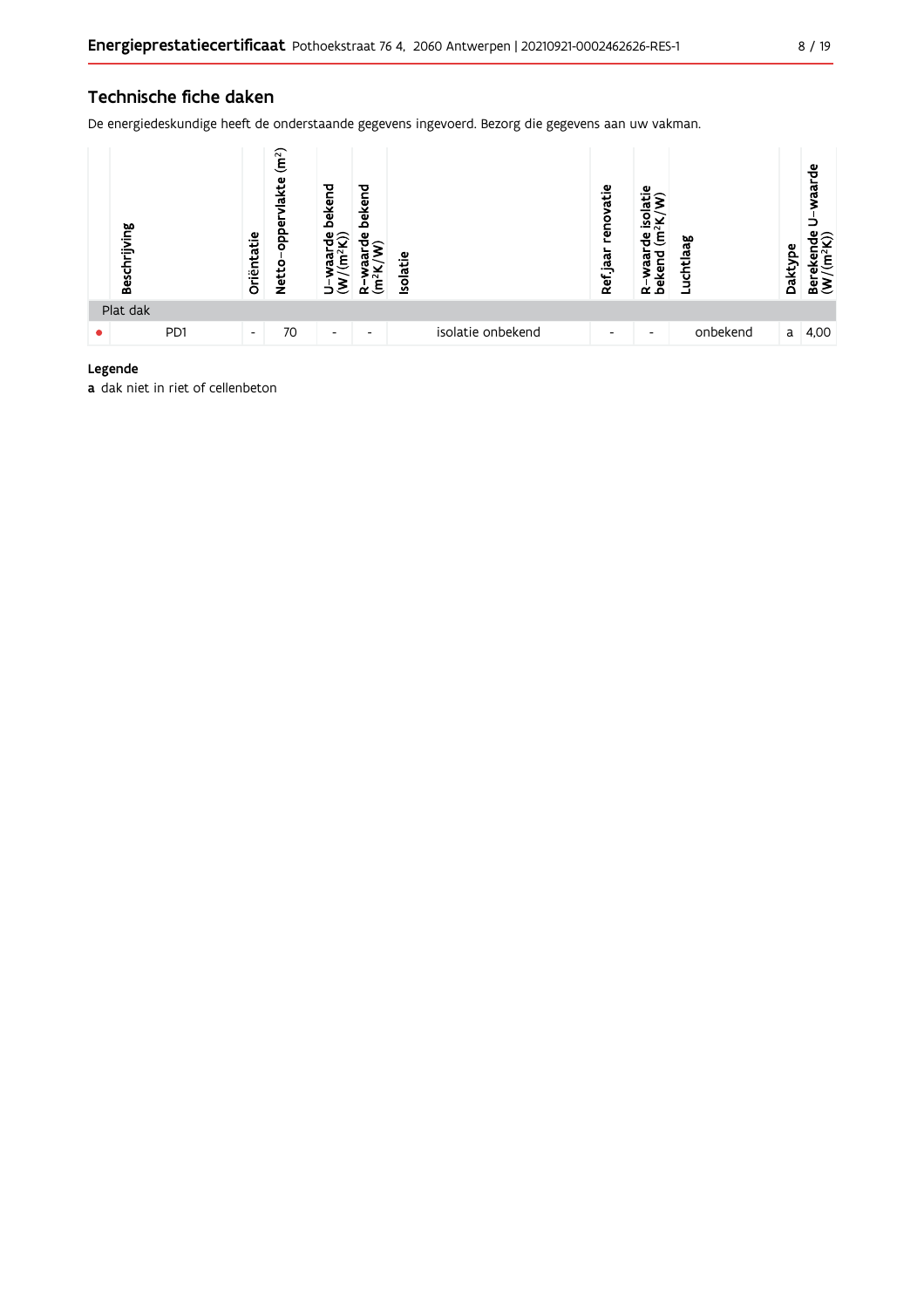### Vensters en deuren

| Deuren en poorten<br>1,7 m <sup>2</sup> van de deuren of poorten is<br>onvoldoende geïsoleerd.                                                                                     | Vervang de weinig energiezuinige deuren of poorten door<br>een energiezuinig alternatief met sterk isolerende profielen.          |
|------------------------------------------------------------------------------------------------------------------------------------------------------------------------------------|-----------------------------------------------------------------------------------------------------------------------------------|
| Panelen<br>0,2 m <sup>2</sup> panelen zijn onvoldoende geïsoleerd.                                                                                                                 | Vervang de weinig energiezuinige panelen door<br>energiezuinige vulpanelen met sterk isolerende profielen.                        |
| <b>Vensters</b><br>10,7 m <sup>2</sup> van de vensters heeft beglazing die<br>reeds voldoet aan de energiedoelstelling. De<br>vensters in hun geheel voldoen hier nog niet<br>aan. | Als de vensters in de toekomst aan vervanging toe zijn, zorg<br>dan dat deze in hun geheel voldoen aan de<br>energiedoelstelling. |

De kwaliteit van zowel de beglazing als de profielen bepaalt de energieprestatie van uw vensters. Kies altijd voor dubbele hoogrendementsbeglazing of drievoudige beglazing met een U-waarde van maximaal 1,0 W/(m<sup>2</sup>K). Bij de renovatie van vensters kunt u het best streven naar een U-waarde van maximaal 1,5 W/(m<sup>2</sup>K) voor de vensters (glas + profielen). Naast de vensters in de gevel verdienen ook dakvlakvensters, koepels, lichtstraten, polycarbonaatplaten en glasbouwstenen de nodige aandacht.

Bij de vervanging van uw deuren, poorten of panelen kunt u het best streven naar een U-waarde van maximaal 2 W/(m<sup>2</sup>K). Kies daarom voor een deur of poort met sterk isolerende profielen en panelen. Als de deur glas bevat, kunt u het best kiezen voor dubbele hoogrendementsbeglazing of drievoudige beglazing met een U-waarde van maximaal 1,0 W/(m<sup>2</sup>K).

Hoogstwaarschijnlijk vervangt u uw buitenschrijnwerk maar één keer. Kies daarom meteen voor de meest energie-efficiënte oplossing.

#### Denk vooruit! **I**

- · Vervangt u eerst uw buitenschrijnwerk en isoleert u pas nadien uw gevels? Zorg er nu al voor dat de buitenmuurisolatie zonder koudebruggen op de profielen van uw vensters en deuren zal kunnen aansluiten. Zo vermijdt u condensatie en schimmelvorming in uw appartement.
- Bent u van plan om ventilatie te plaatsen met natuurlijke toevoer, eventueel in combinatie met mechanische afvoer? Bouw dan nu al ventilatieroosters in de vensters in.
- · Bent u van plan geautomatiseerde buitenzonwering te plaatsen? Breng dan nu al de nodige bekabeling aan.

#### Vensters vervangen

Het venster (glas + profielen) in zijn geheel vervangen is op energetisch vlak de beste oplossing. Als het om bepaalde redenen (esthetisch, bouwkundige regelgeving ...) niet mogelijk of gewenst is om het volledige venster te vervangen, vervang dan minstens het glas of plaats een dubbel raam of voorzetglas. Besteed altijd voldoende aandacht aan een luchtdichte plaatsing van het buitenschrijnwerk.

Beschikt u nog over oude rolluikkasten? Vervang ze door geïsoleerde luchtdichte kasten.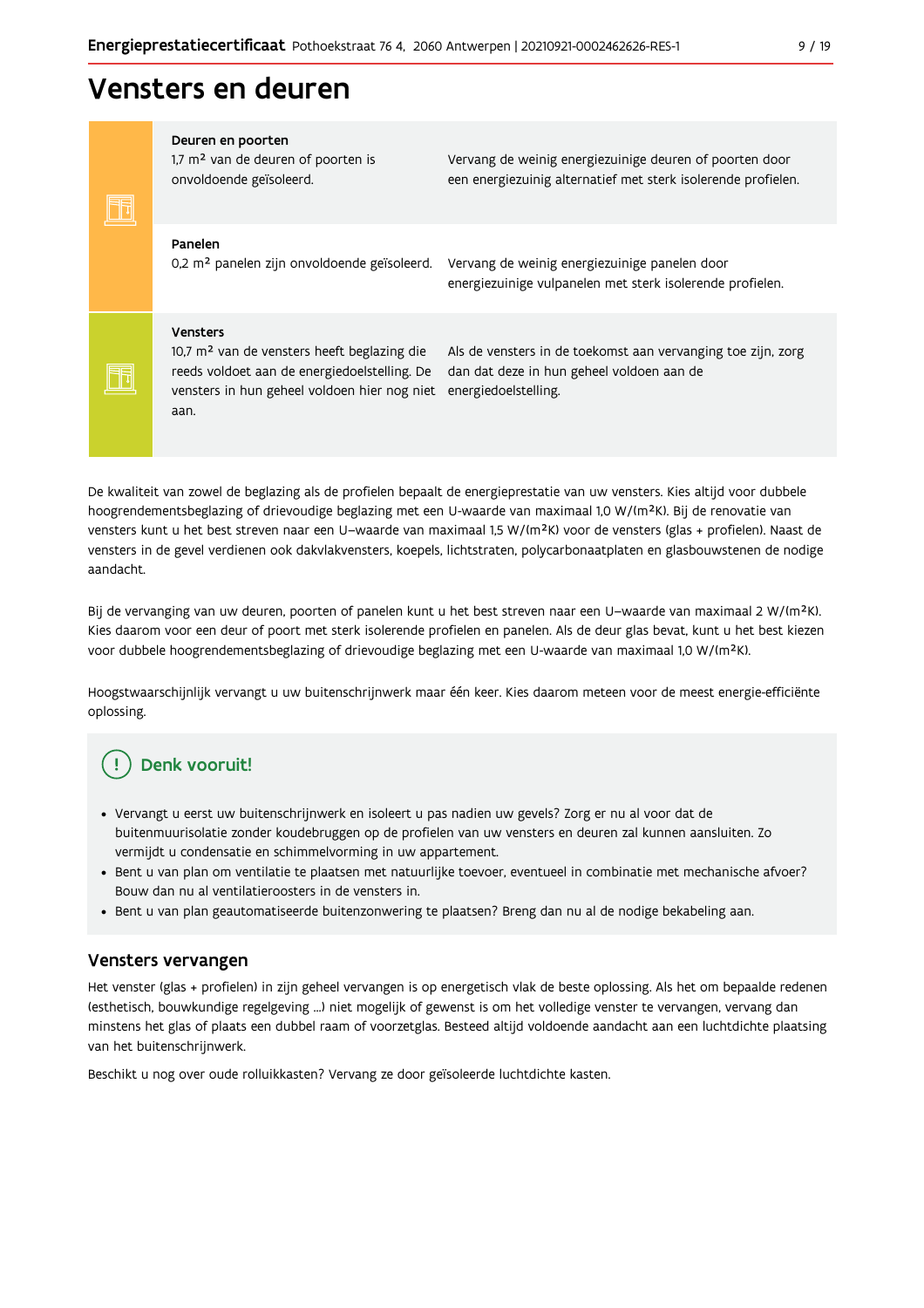#### Deuren, poorten of panelen vervangen

Zorg ervoor dat deuren, poorten of panelen luchtdicht geplaatst worden. Een luchtdichte buitendeur is aan vier kanten uitgerust met een goede dichting. Aan de onderkant van de deur wordt daarvoor vaak gebruikgemaakt van een zogenaamde valdorpel. Dat is een automatisch tochtprofiel dat onzichtbaar in de onderkant van de deur is ingewerkt. Door een mechanisme gaat de valdorpel automatisch naar beneden als de deur dichtgaat en komt hij naar omhoog als de deur geopend wordt.

#### Pas op! Π

· Dankzij de vervanging van het buitenschrijnwerk gaat de luchtdichtheid van uw appartement er sterk op vooruit en kan de luchtverversing niet meer gebeuren via spleten en kieren. Voorzie dus een ventilatiesysteem om uw appartement te ventileren. Dat is niet enkel essentieel om vochtproblemen te vermijden, maar ook voor uw gezondheid en uw comfort.

Laat u bijstaan door een architect, aannemer of vakman voor deskundig advies en een goede uitvoering van de werken.

#### Technische fiche van de vensters

De energiedeskundige heeft de onderstaande gegevens ingevoerd. Bezorg die gegevens aan uw vakman.

|           | Beschrijving    | Oriëntatie | Helling   | Oppervlakte (m <sup>2</sup> ) | bekend<br>$U$ –waarde<br>(W/(m <sup>2</sup> K)) | Beglazing                                  | Buitenzonwering | Profiel    | U-waarde<br>Berekende l<br>(W/(m <sup>2</sup> K)) |  |  |
|-----------|-----------------|------------|-----------|-------------------------------|-------------------------------------------------|--------------------------------------------|-----------------|------------|---------------------------------------------------|--|--|
|           | In voorgevel    |            |           |                               |                                                 |                                            |                 |            |                                                   |  |  |
|           | VG1-GL1         | W          | verticaal | 4,9                           | $\overline{\phantom{a}}$                        | dubbel glas<br>U=1,00 W/(m <sup>2</sup> K) |                 | kunst>2000 | 1,54                                              |  |  |
|           | In achtergevel  |            |           |                               |                                                 |                                            |                 |            |                                                   |  |  |
|           | AG1-GL2         | O          | verticaal | 1,5                           | $\overline{\phantom{a}}$                        | dubbel glas<br>U=1,00 W/(m <sup>2</sup> K) | vaste bediening | kunst>2000 | 1,54                                              |  |  |
| $\bullet$ | AG1-GL5         | $\circ$    | verticaal | 0,8                           | $\overline{\phantom{a}}$                        | dubbel glas<br>U=1,00 W/(m <sup>2</sup> K) | vaste bediening | kunst>2000 | 1,54                                              |  |  |
| $\bullet$ | AG1-GL3         | O          | verticaal | 0,9                           | $\qquad \qquad \blacksquare$                    | dubbel glas<br>U=1,00 W/(m <sup>2</sup> K) | vaste bediening | kunst>2000 | 1.54                                              |  |  |
| $\bullet$ | AG1-GL4         | $\circ$    | verticaal | 0,8                           | $\overline{\phantom{0}}$                        | dubbel glas<br>$U=1,00 W/(m^2K)$           | vaste bediening | kunst>2000 | 1,54                                              |  |  |
|           | In rechtergevel |            |           |                               |                                                 |                                            |                 |            |                                                   |  |  |
|           | RG2-GL1         | Z.         | verticaal | 1,8                           | $\qquad \qquad \blacksquare$                    | dubbel glas<br>U=1,00 W/(m <sup>2</sup> K) |                 | kunst>2000 | 1,54                                              |  |  |

### Legende glastypes

dubbel glas Gewone dubbele beglazing

#### Legende profieltypes kunst>2000

Kunststof profiel, 2 of meer kamers ≥2000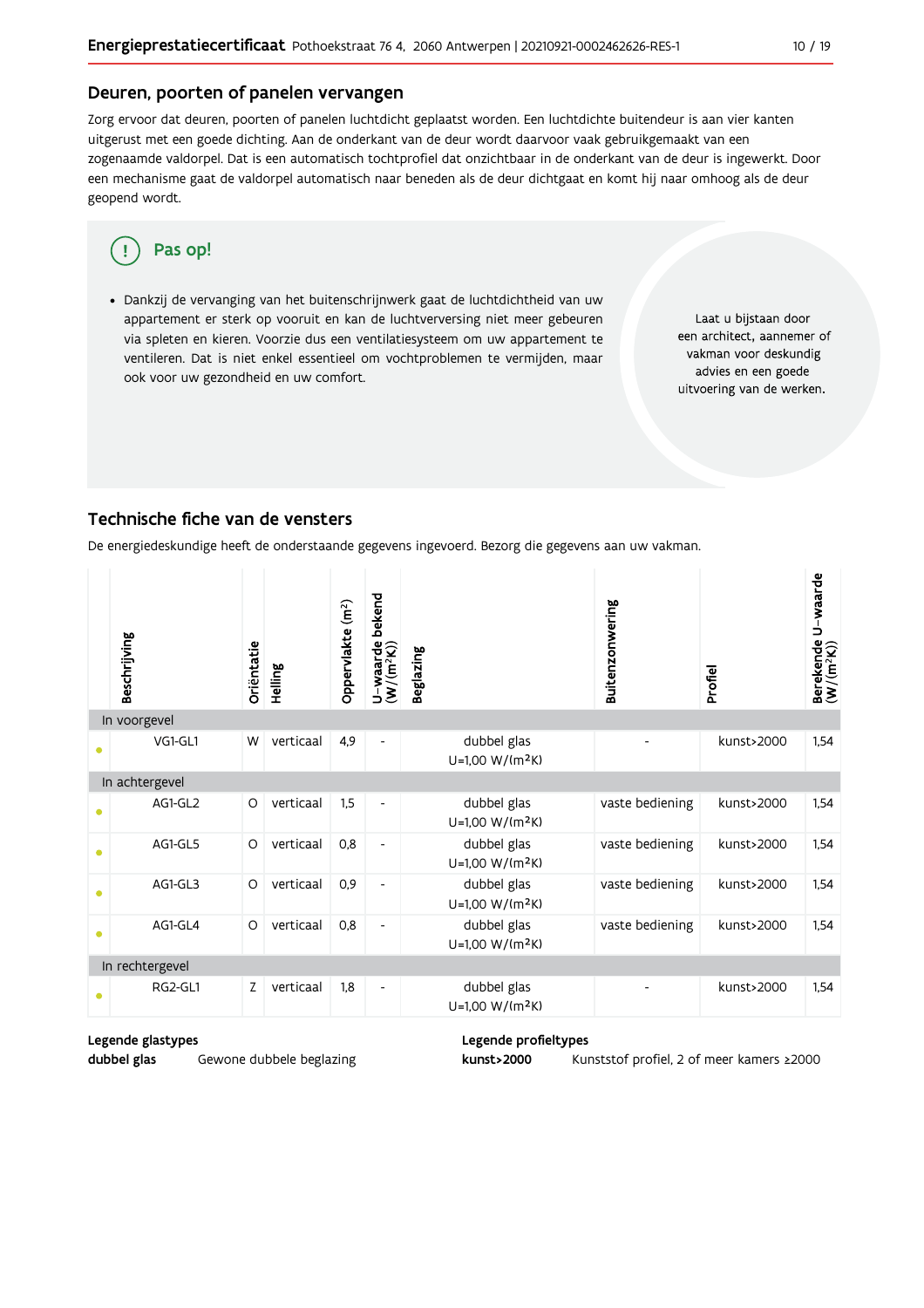#### Technische fiche van de deuren, poorten en panelen

De energiedeskundige heeft de onderstaande gegevens ingevoerd. Bezorg die gegevens aan uw vakman.

| Beschrijving   | Oriëntatie | (m <sup>2</sup> )<br>Oppervlakte | bekend<br>$\frac{w \text{aarde}}{(m^2 K)}$<br>$\tilde{\epsilon}$<br>Б | bekend<br>$ \tilde{\boldsymbol{\mathsf{g}}}^{\mathfrak{b}}_{\boldsymbol{\mathsf{r}}} \rangle$<br>ಗ<br>ಗ<br>R-wa<br>(m <sup>2</sup> K, | solatie |                   | renovatie<br>Ref jaar | Luchtlaag | Deur/paneeltype | Profiel  | U-waarde<br>Berekende l<br>(W/(m <sup>2</sup> K)) |
|----------------|------------|----------------------------------|-----------------------------------------------------------------------|---------------------------------------------------------------------------------------------------------------------------------------|---------|-------------------|-----------------------|-----------|-----------------|----------|---------------------------------------------------|
| Deuren/poorten |            |                                  |                                                                       |                                                                                                                                       |         |                   |                       |           |                 |          |                                                   |
| In voorgevel   |            |                                  |                                                                       |                                                                                                                                       |         |                   |                       |           |                 |          |                                                   |
| VG1-DE1        | W          | 1,7                              | $\overline{\phantom{a}}$                                              | ٠                                                                                                                                     |         | isolatie onbekend | ٠                     | onbekend  | b               | hout     | 3,64                                              |
| Panelen        |            |                                  |                                                                       |                                                                                                                                       |         |                   |                       |           |                 |          |                                                   |
| In achtergevel |            |                                  |                                                                       |                                                                                                                                       |         |                   |                       |           |                 |          |                                                   |
| AG1-PA1<br>●   | O          | 0,2                              | $\overline{\phantom{a}}$                                              | $\overline{\phantom{a}}$                                                                                                              |         | isolatie onbekend | ٠                     | onbekend  | b               | kunst>2k | 3,64                                              |

#### Legende deur/paneeltypes

b deur/paneel niet in metaal

#### Legende profieltypes

| kunst>2k | Kunststof profiel, 2 of meer kamers | hout | Houten profiel |
|----------|-------------------------------------|------|----------------|
|----------|-------------------------------------|------|----------------|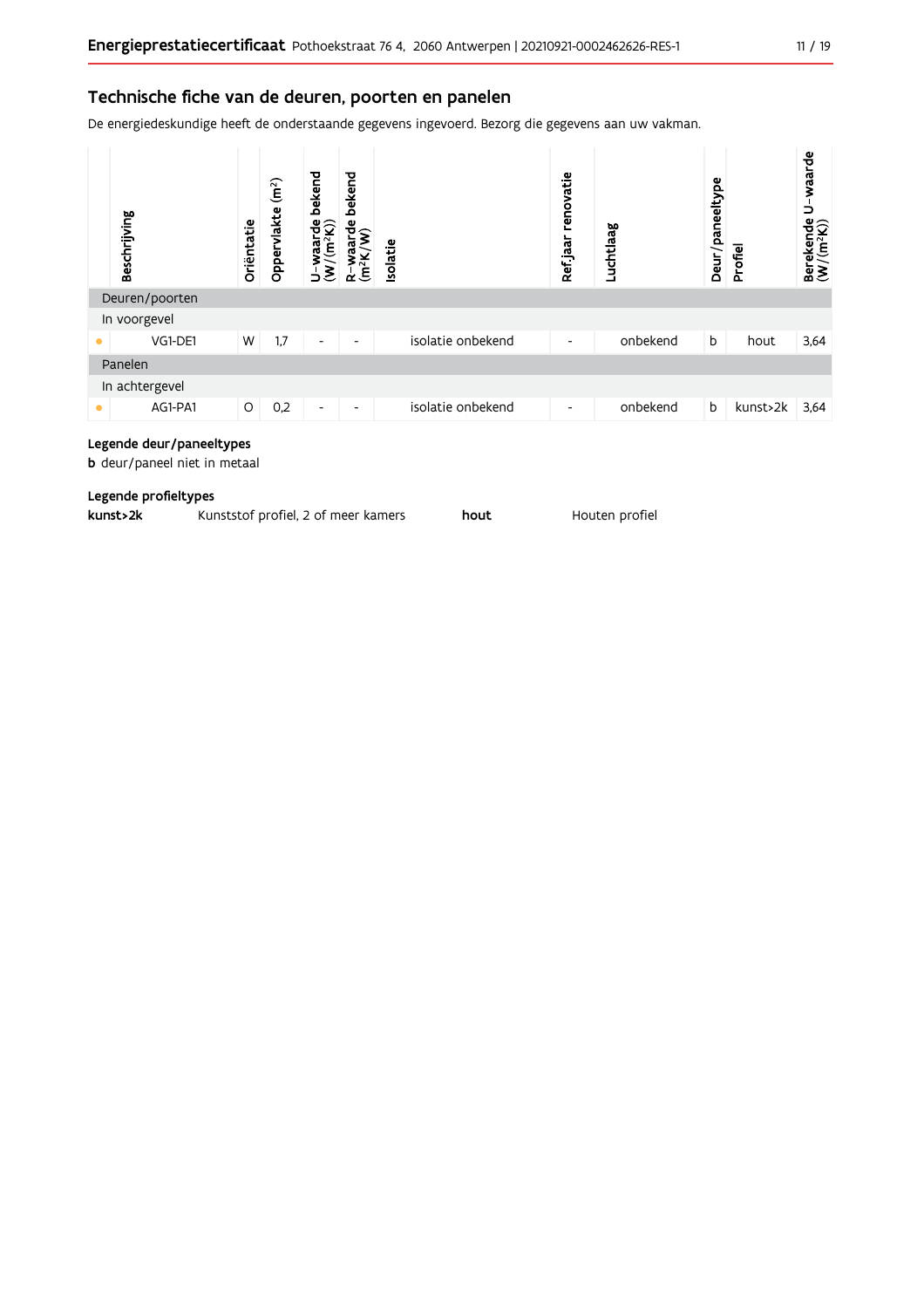### **Muren**



#### Muur

45 m<sup>2</sup> van de muren is vermoedelijk niet geïsoleerd.

Plaats isolatie aan de binnenkant van de muur of plaats isolatie aan de buitenkant van de muur.

Bij de isolatie van de muren kunt u het best streven naar een U-waarde van maximaal 0,24 W/(m<sup>2</sup>K). Dat komt overeen met een isolatielaag van ongeveer 14 cm minerale wol, EPS of XPS ( $\lambda_a$  = 0,035 W/(mK)) of 10 cm PUR of PIR ( $\lambda_a$  = 0,023 W/(mK)). Als u de isolatie tussen regelwerk plaatst, breng dan minstens 6 cm extra isolatie aan.

Hoogstwaarschijnlijk renoveert u uw muren maar één keer grondig. Isoleer daarom meteen maximaal. De energiedoelstelling van 0,24 W/(m<sup>2</sup>K) vormt de basis, maar u kunt altijd streven naar beter.

#### Pas op! (!

- · De warmteverliezen worden niet alleen beperkt door goed te isoleren, maar ook door luchtlekken te vermijden. Besteed voldoende aandacht aan het luchtdicht aansluiten van de muurisolatie op vensters en deuren, de vloer en het dak.
- · Door het isoleren van de muren gaat de luchtdichtheid van uw appartement er op vooruit en kan de luchtverversing niet meer gebeuren via spleten en kieren. Voorzie dus een ventilatiesysteem om uw appartement te ventileren. Dat is niet enkel essentieel om vochtproblemen te vermijden, maar ook voor uw gezondheid en uw comfort.

Laat u bijstaan door een architect, aannemer of vakman voor deskundig advies en een goede uitvoering van de werken.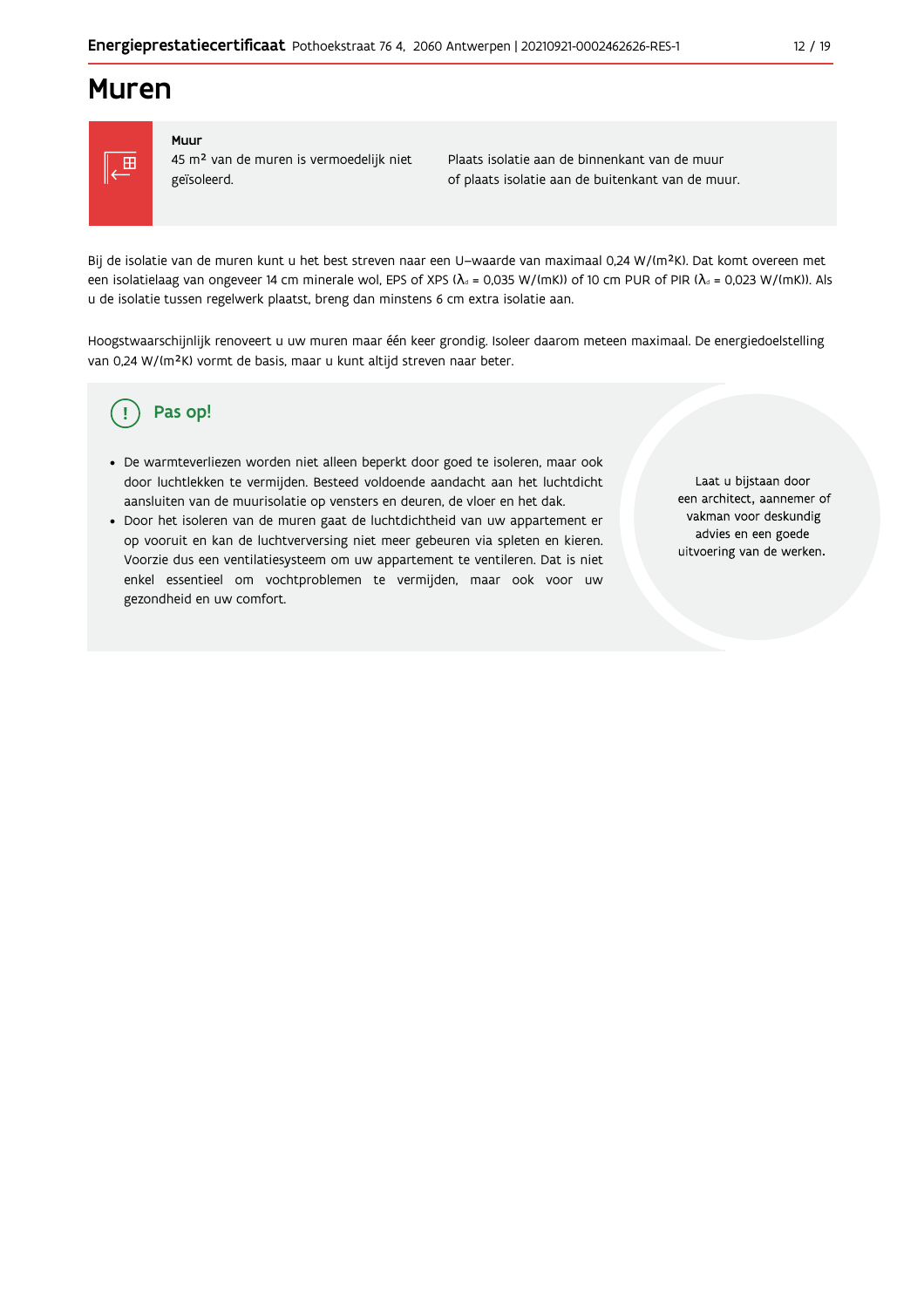### Methodes om buitenmuren te isoleren

Er bestaan een aantal methodes om muren te isoleren. U kunt die methodes combineren om de energiedoelstelling van 0,24 W/(m<sup>2</sup>K) te halen.

#### Muren aan de buitenkant isoleren

Dat kan door een extra buitenmuur met een geïsoleerde spouw op te trekken of door isolatiemateriaal aan te brengen met daarop een bepleistering of een nieuwe gevelbekleding.



1. Buitenmuur | 2. Isolatie | 3. Vochtscherm | 4. Afwerkingslaag | 5. Stijl- en regelwerk (optioneel)

### $\bigoplus$

- Bouwfysisch veruit de beste oplossing.
- Koudebruggen worden weggewerkt.
- · Nieuw uitzicht van het appartement.

### $\odot$

- Vrij dure oplossing.
- · Niet toepasbaar bij beschermde of siergevels.
- Soms is een stedenbouwkundige vergunning vereist.

## Denk vooruit!

- · Nadien uw dak isoleren? Zorg nu al dat de dakisolatie zal kunnen aansluiten op de muurisolatie.
- · Vernieuw eerst vensters en deuren (indien nodig), zodat de buitenisolatie hierop kan aansluiten.
- Hou nu al rekening met later te plaatsen zonwering.

### Muren aan de binnenkant isoleren

Isolatieplaten kunnen rechtstreeks op de bestaande muur bevestigd worden of een structuur in hout of metaal kan opgevuld worden met isolatie ('voorzetwandsysteem'). Binnenisolatie is een delicaat werk. Vraag advies aan een vakman of laat het uitvoeren door een gecertificeerd aannemer



1. Buitengevel | 2. Isolatie | 3. Dampscherm | 4. Binnenafwerking | 5. Stijl- en regelwerk (optioneel)

#### $\bigoplus$

- Relatief eenvoudig zelf uit te voeren.
- Geen invloed op het uitzicht van het appartement.

### ⊝

- Bouwfysisch de meest delicate oplossing.
- · De binnenruimte verkleint en stopcontacten, leidingen en radiatoren moeten worden verplaatst.

### Denk vooruit!

- Vernieuw eerst vensters en deuren (indien nodig), zodat de binnenisolatie hierop kan aansluiten.
- · Breng eventueel wandverstevigingen aan om later kaders en kasten te kunnen ophangen.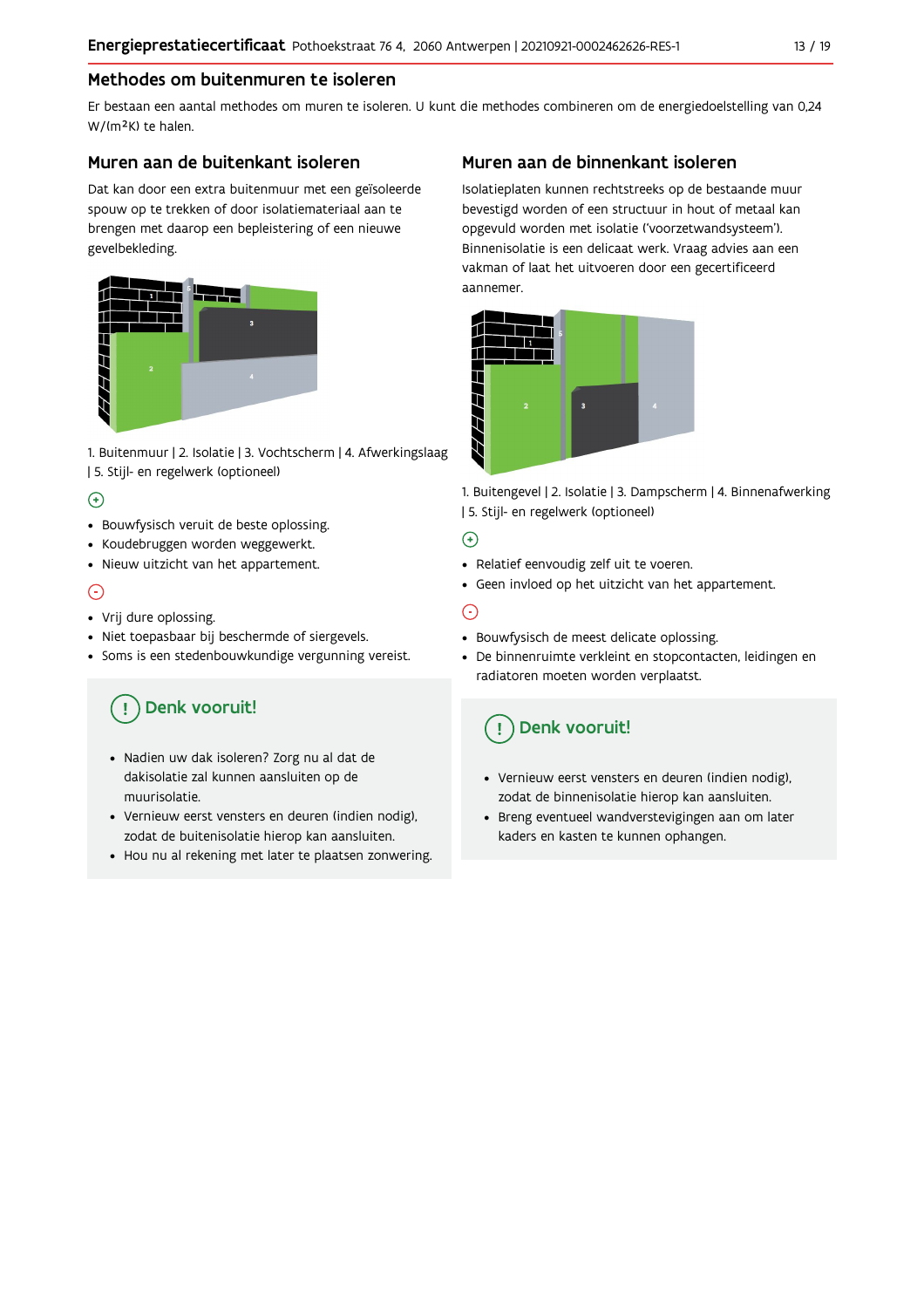#### Technische fiche van de muren

De energiedeskundige heeft de onderstaande gegevens ingevoerd. Bezorg die gegevens aan uw vakman.

| Beschrijving                         | Oriëntatie | Netto-oppervlakte (m <sup>2</sup> ) | Diepte onder maaiveld (m)    | U-waarde bekend (W/(m <sup>2</sup> K)) | R-waarde bekend (m <sup>2</sup> K/W) | solatie           | Refjaar renovatie            | Luchtlaag | Muurtype | Berekende U-waarde<br>(W/(m <sup>2</sup> K)) |
|--------------------------------------|------------|-------------------------------------|------------------------------|----------------------------------------|--------------------------------------|-------------------|------------------------------|-----------|----------|----------------------------------------------|
| Buitenmuur                           |            |                                     |                              |                                        |                                      |                   |                              |           |          |                                              |
| Voorgevel                            |            |                                     |                              |                                        |                                      |                   |                              |           |          |                                              |
| VG1                                  | W          | 17                                  |                              |                                        |                                      | isolatie onbekend | $\overline{\phantom{a}}$     | onbekend  | a        | 2,33                                         |
| Achtergevel                          |            |                                     |                              |                                        |                                      |                   |                              |           |          |                                              |
| AG1                                  | $\circ$    | 11,8                                |                              |                                        |                                      | isolatie onbekend | $\qquad \qquad \blacksquare$ | onbekend  | a        | 2,33                                         |
| Rechtergevel                         |            |                                     |                              |                                        |                                      |                   |                              |           |          |                                              |
| RG <sub>2</sub>                      | Z          | 15,3                                |                              |                                        |                                      | isolatie onbekend | $\blacksquare$               | onbekend  | a        | 2,33                                         |
| Linkergevel                          |            |                                     |                              |                                        |                                      |                   |                              |           |          |                                              |
| LG <sub>2</sub>                      | N          | 0,7                                 |                              |                                        |                                      | isolatie onbekend | $\overline{\phantom{a}}$     | onbekend  | a        | 2,33                                         |
| Muur in contact met verwarmde ruimte |            |                                     |                              |                                        |                                      |                   |                              |           |          |                                              |
| Achtergevel                          |            |                                     |                              |                                        |                                      |                   |                              |           |          |                                              |
| AG <sub>2</sub>                      | $\circ$    | 8,2                                 | $\overline{a}$               |                                        |                                      | isolatie onbekend | $\overline{\phantom{a}}$     | onbekend  | a        | 1,92                                         |
| Rechtergevel                         |            |                                     |                              |                                        |                                      |                   |                              |           |          |                                              |
| RG1                                  | Z          | 44                                  | $\qquad \qquad \blacksquare$ | $\overline{a}$                         |                                      | isolatie onbekend | $\overline{\phantom{a}}$     | onbekend  | a        | 1,92                                         |
| Linkergevel                          |            |                                     |                              |                                        |                                      |                   |                              |           |          |                                              |
| LG1                                  | N          | 61                                  | $\overline{\phantom{a}}$     | $\overline{\phantom{a}}$               | $\overline{\phantom{m}}$             | isolatie onbekend | $\overline{\phantom{a}}$     | onbekend  | a        | 1,92                                         |
|                                      |            |                                     |                              |                                        |                                      |                   |                              |           |          |                                              |

#### Legende

a muur niet in isolerende snelbouwsteen of cellenbeton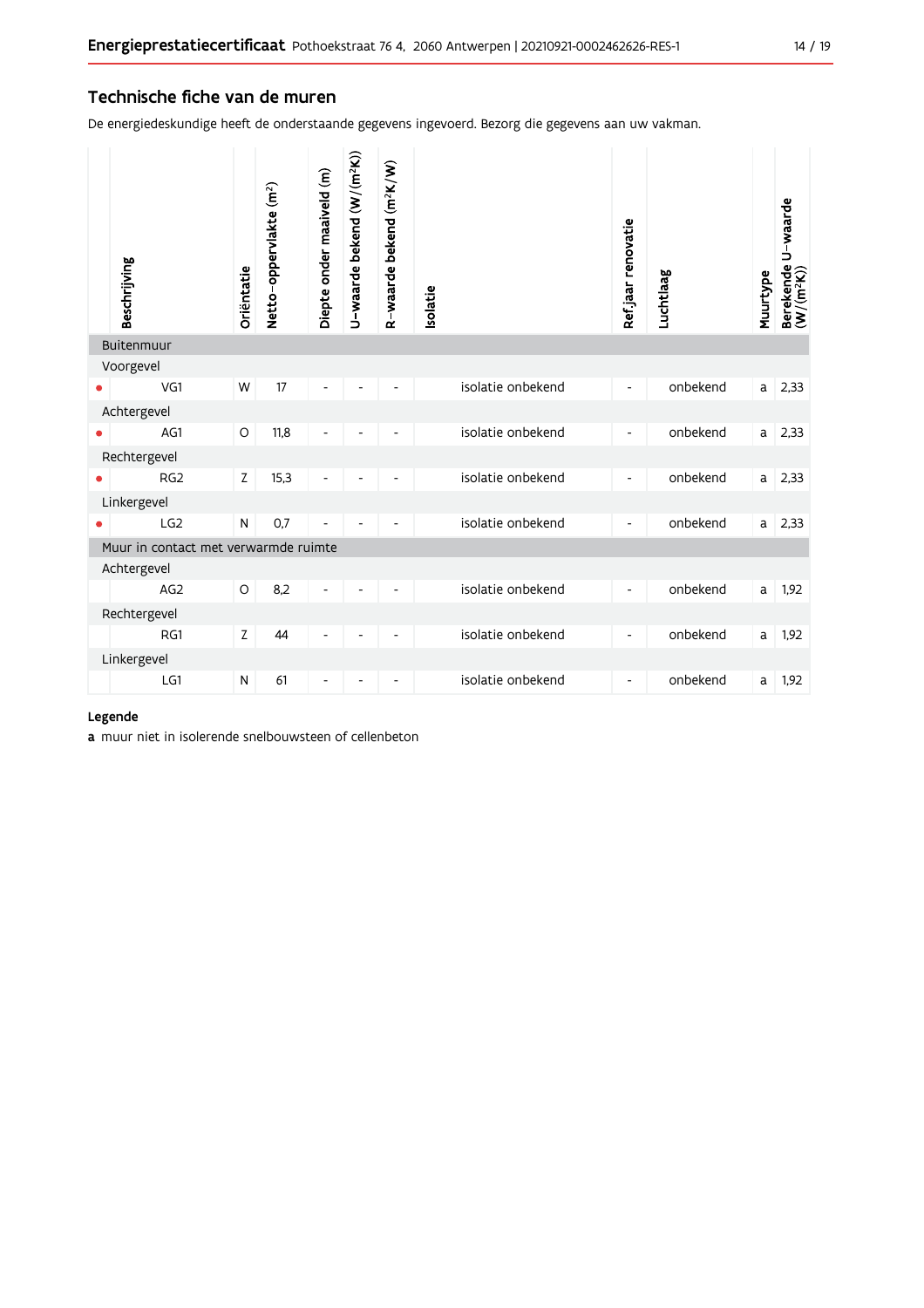## Vloeren

### Technische fiche van de vloeren

De energiedeskundige heeft de onderstaande gegevens ingevoerd. Bezorg die gegevens aan uw vakman.



#### Legende

a vloer niet in cellenbeton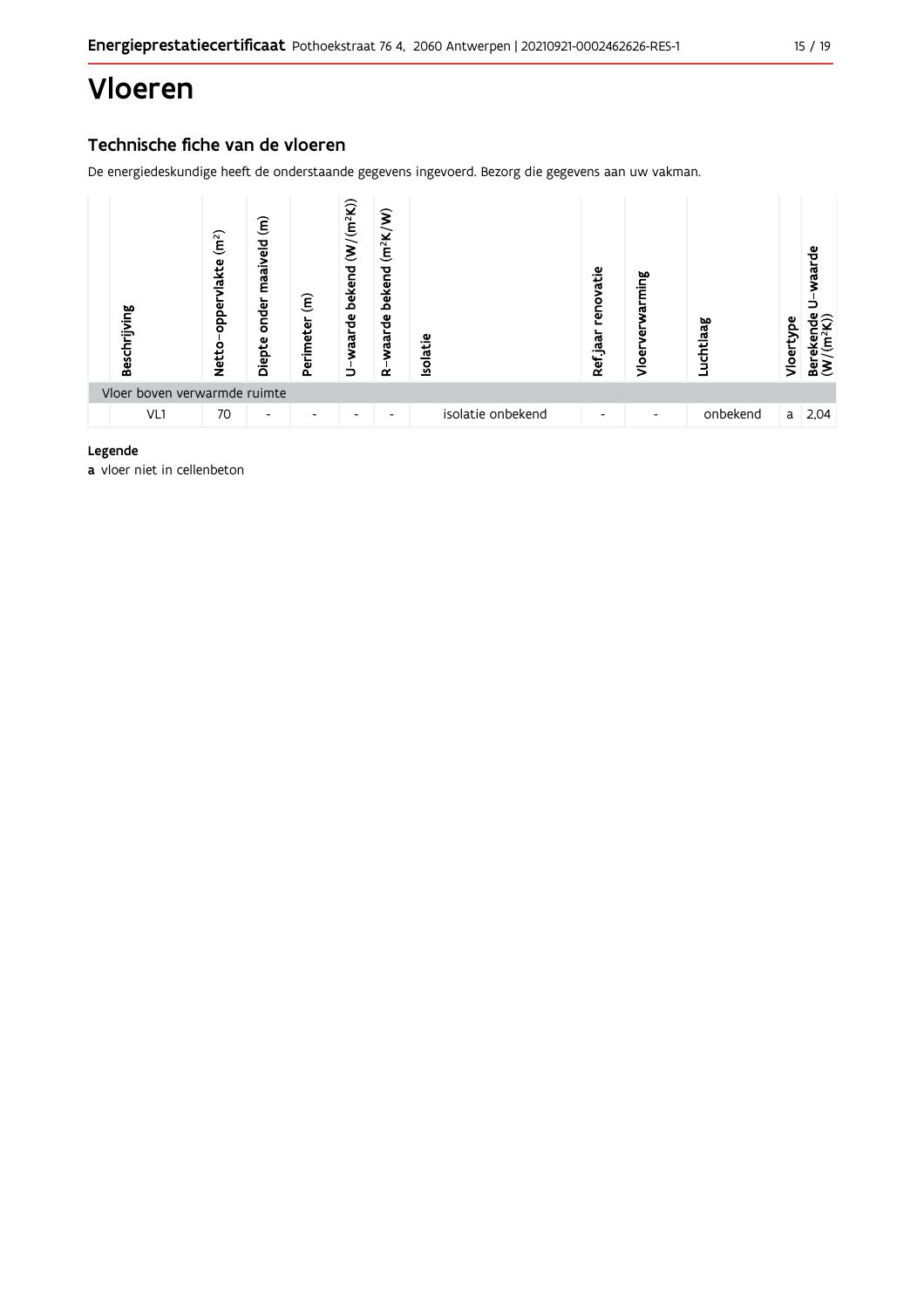## Ruimteverwarming



Proficiat! De verwarmingsinstallatie met condenserende ketel voldoet aan de energiedoelstelling.

### Technische fiche van de ruimteverwarming

De energiedeskundige heeft de onderstaande gegevens ingevoerd. Bezorg die gegevens aan uw vakman.

### Installaties met één opwekker

|                             | RV1                      |  |  |
|-----------------------------|--------------------------|--|--|
|                             | $\odot$                  |  |  |
| Omschrijving                |                          |  |  |
| Type verwarming             | centraal                 |  |  |
| Aandeel in volume (%)       | 100%                     |  |  |
| Installatierendement (%)    | 82%                      |  |  |
| Aantal opwekkers            | $\mathbf{1}$             |  |  |
| Opwekking                   |                          |  |  |
|                             | $\odot$                  |  |  |
|                             |                          |  |  |
| Type opwekker               | individueel              |  |  |
| Energiedrager               | gas                      |  |  |
| Soort opwekker(s)           | condenserende ketel      |  |  |
| Bron/afgiftemedium          |                          |  |  |
| Vermogen (kW)               | $\overline{\phantom{a}}$ |  |  |
| Elektrisch vermogen WKK     | $\overline{a}$           |  |  |
| (kW)                        |                          |  |  |
| Aantal (woon)eenheden       | $\overline{\phantom{a}}$ |  |  |
| Rendement                   | 100% t.o.v.              |  |  |
|                             | bovenwaarde              |  |  |
| Referentiejaar fabricage    | 2016                     |  |  |
| Labels                      | CE, HR-top               |  |  |
|                             | energieklasse A          |  |  |
| Locatie                     | binnen beschermd         |  |  |
|                             | volume                   |  |  |
| Distributie                 |                          |  |  |
| <b>Externe stookplaats</b>  | nee                      |  |  |
| Ongeïsoleerde leidingen (m) | 0m ≤ lengte ≤ 2m         |  |  |
| Ongeïsoleerde combilus (m)  | $\frac{1}{2}$            |  |  |
| Aantal (woon)eenheden op    |                          |  |  |
| combilus                    |                          |  |  |
| Afgifte & regeling          |                          |  |  |
| Type afgifte                | radiatoren/convectoren   |  |  |
| Regeling                    | pompregeling             |  |  |
|                             | onbekend                 |  |  |
|                             | thermostatische          |  |  |
|                             | radiatorkranen           |  |  |
|                             | kamerthermostaat         |  |  |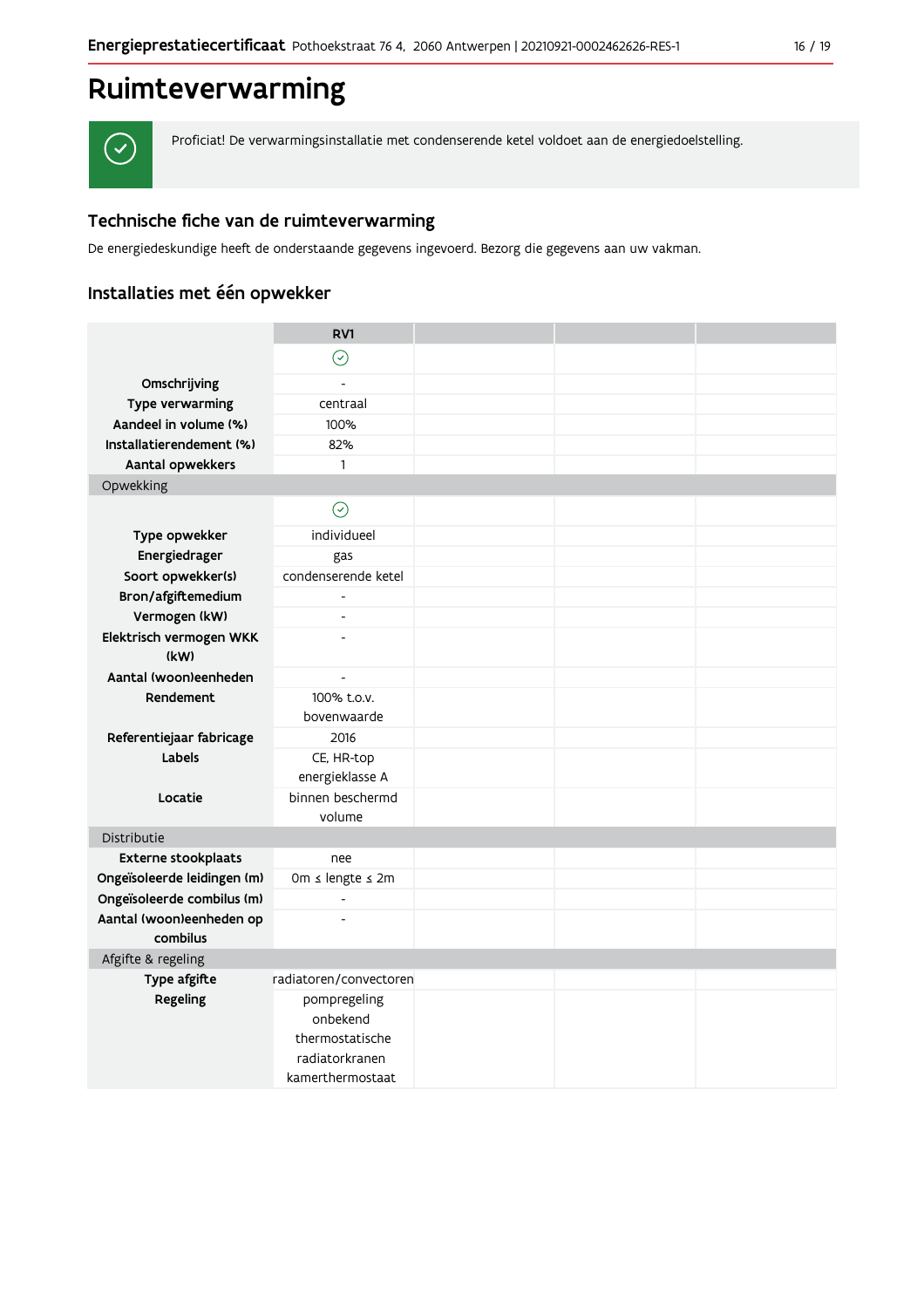## Installaties voor zonne-energie



#### Zonneboiler

Er is geen zonneboiler aanwezig.

Onderzoek de mogelijkheid om een zonneboiler te plaatsen. Raadpleeg hiervoor de zonnekaart of vraag raad aan een vakman.

Zonnepanelen Er zijn geen zonnepanelen aanwezig.

Onderzoek de mogelijkheid om zonnepanelen te plaatsen. Raadpleeg hiervoor de zonnekaart of vraag raad aan een vakman.

De zonnekaart berekent automatisch het zonnepotentieel voor uw gebouw en geeft een indicatie van het aantal zonnepanelen of zonnecollectoren dat u op het dak zou kunnen plaatsen.

Let op: de zonnekaart gaat uit van het elektriciteits- en watergebruik van een standaardgezin. Hou er bij de bepaling van de grootte van de te plaatsen installatie rekening mee dat het elektriciteits- en watergebruik van uw gebouw kan afwijken.

Voor meer informatie over de berekening van het zonnepotentieel kunt u terecht op de zonnekaart via www.energiesparen.be/zonnekaart.

#### Zonnepanelen

Zonnepanelen (ook wel fotovoltaïsche panelen of PV-panelen genoemd) zetten de energie van de zon om in elektriciteit.

Bij de bepaling van het aantal te plaatsen zonnepanelen kunt u ervoor kiezen om alleen uw eigen elektriciteitsverbruik te dekken of om meteen het volledige beschikbare dakoppervlak te benutten.

Om de zonnepanelen optimaal te laten renderen, plaatst u ze tussen oostelijke en westelijke richting onder een hoek van 20° tot 60°.

#### Zonneboiler

Zonnecollectoren zetten de energie van de zon om in warmte. Een zonneboilerinstallatie bestaat uit zonnecollectoren op het dak en een opslagvat voor warm water. Een zonneboiler verwarmt een deel van het sanitair warm water met gratis zonnewarmte. Als de installatie voldoende groot is, kan ze ook in een deel van uw behoefte voor ruimteverwarming voorzien. Hou er wel rekening mee dat een zonnecollector het hoogste rendement behaalt in de zomer. Het rendement in de winter ligt beduidend lager.

Om de zonnecollectoren optimaal te laten renderen, plaatst u ze tussen oostelijke en westelijke richting onder een hoek van 20° tot 60°.



1. Zonnepaneel | 2. Omvormer | 3. Elektrische toestellen



1. Zonnecollector | 2. Opslagvat zonneboiler | 3. Sanitair warm water | 4. Afgifte-element voor ruimteverwarming (optioneel)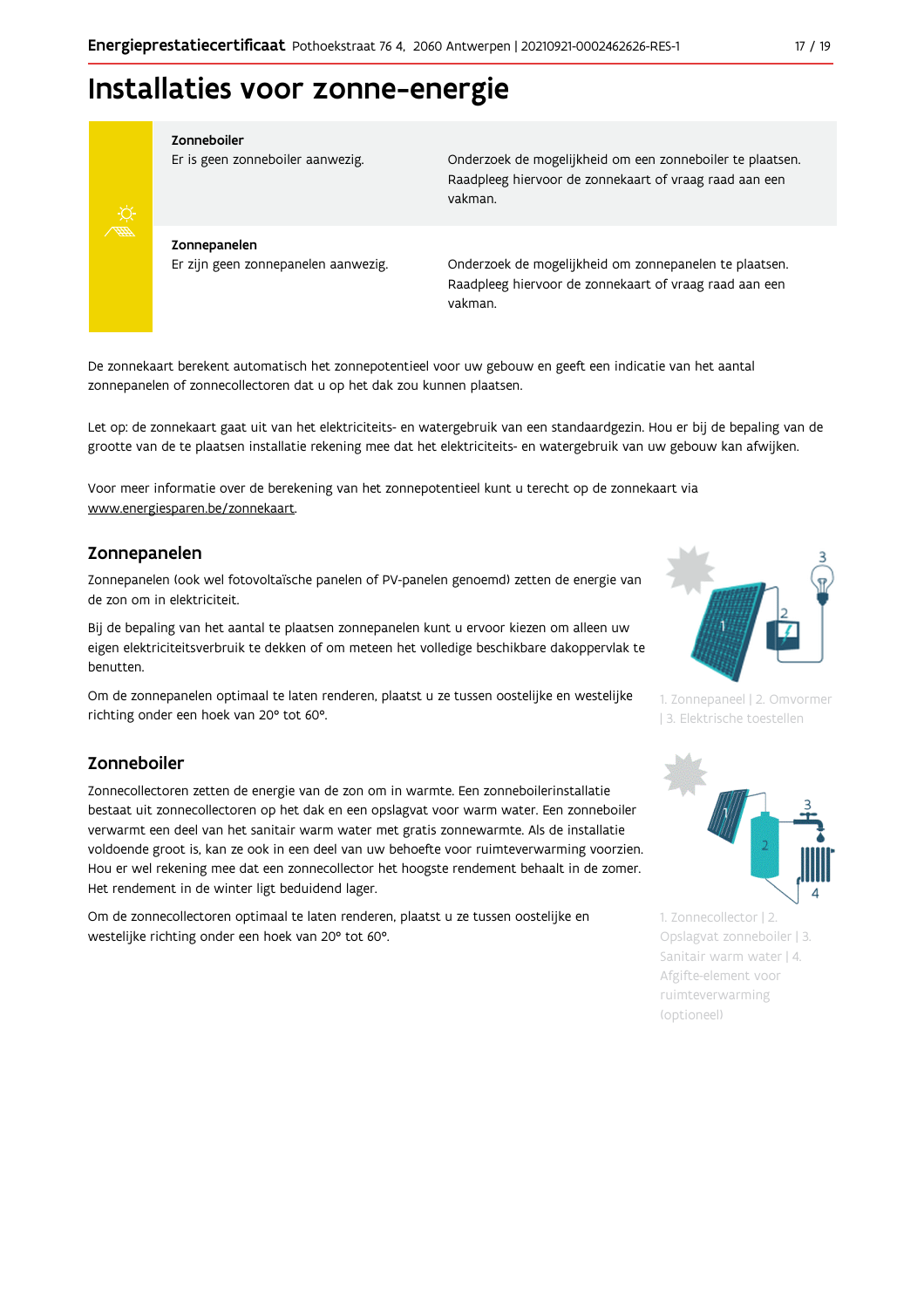#### Ţ Denk vooruit!

- · Zorg ervoor dat het dak waarop u de zonnepanelen of zonnecollectoren plaatst, goed is geïsoleerd. Als de installaties geplaatst zijn, kunt u het dak alleen nog aan de onderkant isoleren.
- · De groenste én de goedkoopste stroom is de stroom die u niet verbruikt. Probeer daarom eerst overbodig elektriciteitsverbruik te vermijden door bijvoorbeeld het sluimerverbruik te verminderen.
- · Beperk ook het gebruik van sanitair warm water door gebruik te maken van een spaardouchekop, een debietbegrenzer of een douchewarmtewisselaar.

#### Pas op! ( !

- · Schaduw van gebouwen, bomen en schoorstenen vermindert de opbrengst van zonnepanelen en zonnecollectoren.
- Informeer bij uw gemeentebestuur of u een bouwvergunning moet aanvragen voor de plaatsing van zonnepanelen of zonnecollectoren.

Laat u bijstaan door een architect, aannemer of vakman voor deskundig advies en een goede uitvoering van de werken.

#### Technische fiche van de installaties op zonne-energie

Geen installaties op zonne-energie aanwezig.